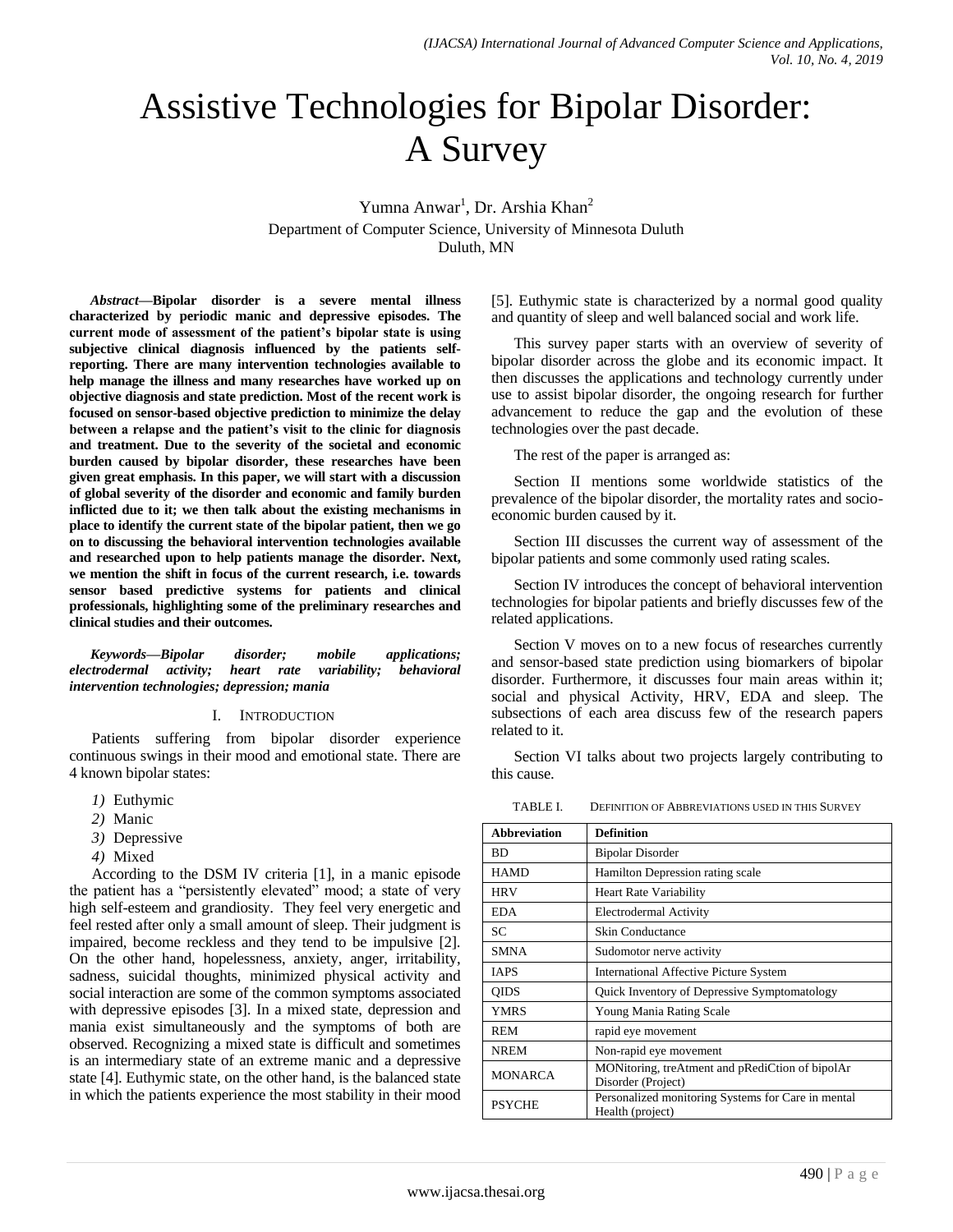Section VII examines the evolution of technologies to aid bipolar disorder and the change in focus of the researchers over the decade.

Section VIII is the discussion section with a brief summary.

Section IX highlights some of the future work and the challenges that prevent the implementation of sensor-based technologies.

## II. SEVERITY ACROSS THE GLOBE

Bipolar disorder is one of the world's 10 most incapacitating disorders [6] and affects 5.7 million adults in the United States alone. According to a systematic review, the prevalence of bipolar disorder in UK, Germany and Italy is approximately around 1% [7]. World mental health survey initiative in 2011 reported from an aggregation from 11 countries, a lifetime prevalence of 0.6% and 0.4% for Bipolar type 1 and type II respectively [8]. On top of this worrying prevalence across the globe, the disability caused by it is also significant. On average the onset of Bipolar disorder is at age 20 years [8] [9] which results in more years of disability than any other major illness including cancer [8]. This not only inflicts a considerable economic but a social burden as well; with 93% of the caregivers of bipolar patients having reported to suffer from anxiety [10]. Patients with bipolar disorder tend to experience mild to severe restlessness and irritation. Caregivers are reported to have a great role in recognizing, intervening, and supervising in taking medication during these episodes [11].

## *A. Mortality Rate*

Bipolar patients are at a high risk of suicide, 20 to 25% of individuals suffering with BD make suicidal attempts [12] [13]. They are also more likely to attempt suicide than any other depressed individual [3]. Alongside this, many studies have also indicated a simultaneous presence of another chronic diseases in patients suffering from bipolar disorder [7], which in turn increases the risk of mortality. Moreover, Comorbid conditions were observed worldwide in BP patients [8]. According to a 2007 report in UK, the death rate of bipolar patients was 18%, with an attempted suicide rate between 21%-54% [14].

## *B. Economic Burden*

Bipolar patients require continuous treatments, both inpatient and outpatient, inflicting an annual cost of more than \$45 billion on the US economy in 1991 as estimated by one of the studies [15]. In 2009, another study [16] was conducted to include both the direct and indirect economic burden by bipolar disorder. Cost of treatment and utilization of health services is accounted as a direct cost while lost work time cost etc. is categorized as an indirect cost. The study realized the direct cost as over \$30 billion and the indirect cost as over \$120 billion, estimating the total minimum cost as approximately \$150 billion [16]. These large numbers have raised a serious concern, prompting the prioritization of researches on an alternate effective healthcare solution.

## *C. Caregivers Burden*

Caregivers are the people who help the patients manage the illness by recognizing, intervening, and supervising in taking medication during their episodes. They are in most cases the partner, spouse or parent of the patient. In a survey conducted in 2016, amongst caregivers of bipolar disorder, it was reported that 49% of the caregivers had to make changes in their employment status because of the patients [11]. The level of distress was noted to be higher in females [17], with 72% of the total caregivers being females [11].

## III. CURRENT SYSTEM IN PLACE

Patients' diagnosis of the bipolar disorder is made using diagnostic and statistical manual of mental disorders by American psychiatric association. On the other hand, the treatment of bipolar patients involves Pharmacotherapy and Psychotherapy. For the right medication and therapy, the current bipolar state of the patient has to be correctly identified. The current assessment system for bipolar patients includes a verbal interview with the psychiatrist who asks the patients to fill out questionnaires and then come up with a diagnosis of the current state accordingly.

The psychiatric interviews involve a verbal one-on-one between the patient and psychiatrist during which the psychiatrist asks questions and comes up with a diagnosis. During a psychiatric interview, a psychiatrist might also use a rating scale, the score of which would help them with the diagnosis. There are numerous rating scales for depression and mania that can be used by psychiatrist to evaluate the state of bipolar patient. One such scale is Hamilton Depression Rating Scale (HAMD), which was developed in 1957 and is highly preferred by psychiatrists [18]. 30-item Inventory of Depressive Symptomatology (IDS), and the 16-item Quick Inventory of Depressive Symptomatology Clinician rating (QIDS-C16) has also proven to have high psychometric usability [19], have the ability to assess wide range of depressive symptoms [20] and are commonly used, especially in clinical trials and researches. Young Mania Rating Scale (YMRS) is a commonly used scale in clinical settings to measure the severity of mania [20]. There are also other scales like the Suicide Probability Scale (SPS), but their capability to identify any future suicide attempts by the patients is unclear [20].

Apart from the psychiatrists rating scales, there are also selfreporting scales, one of which is QIDS-SR16, a quick inventory of depressive symptomatology version for self-reporting [19] [20]. There are also multiple mobile applications for selfmanagement and logging that give feedback based on the daily mood assessment that the patient provides through the App. Some of these systems are discussed in a later section (IV).

## IV. BEHAVIORAL INTERVENTION TECHNOLOGIES

There are many behavioral intervention technologies for both educational and intervention purposes for mental health. These behavioral intervention technologies include providing internet-based psychotherapies, web based and mobile based intervention and psychoeducation [21]. Studies have shown a clear long-term advantage of psychoeducation in terms of cost and better management of the disorder [22]. Psychoeducation for bipolar disorder includes giving patients in depth knowledge of the disorder, teaching them how to recognize the symptoms of each bipolar state and manage them accordingly. Internet has been identified as an essential source of information for caregivers and patients suffering from mental illnesses [23].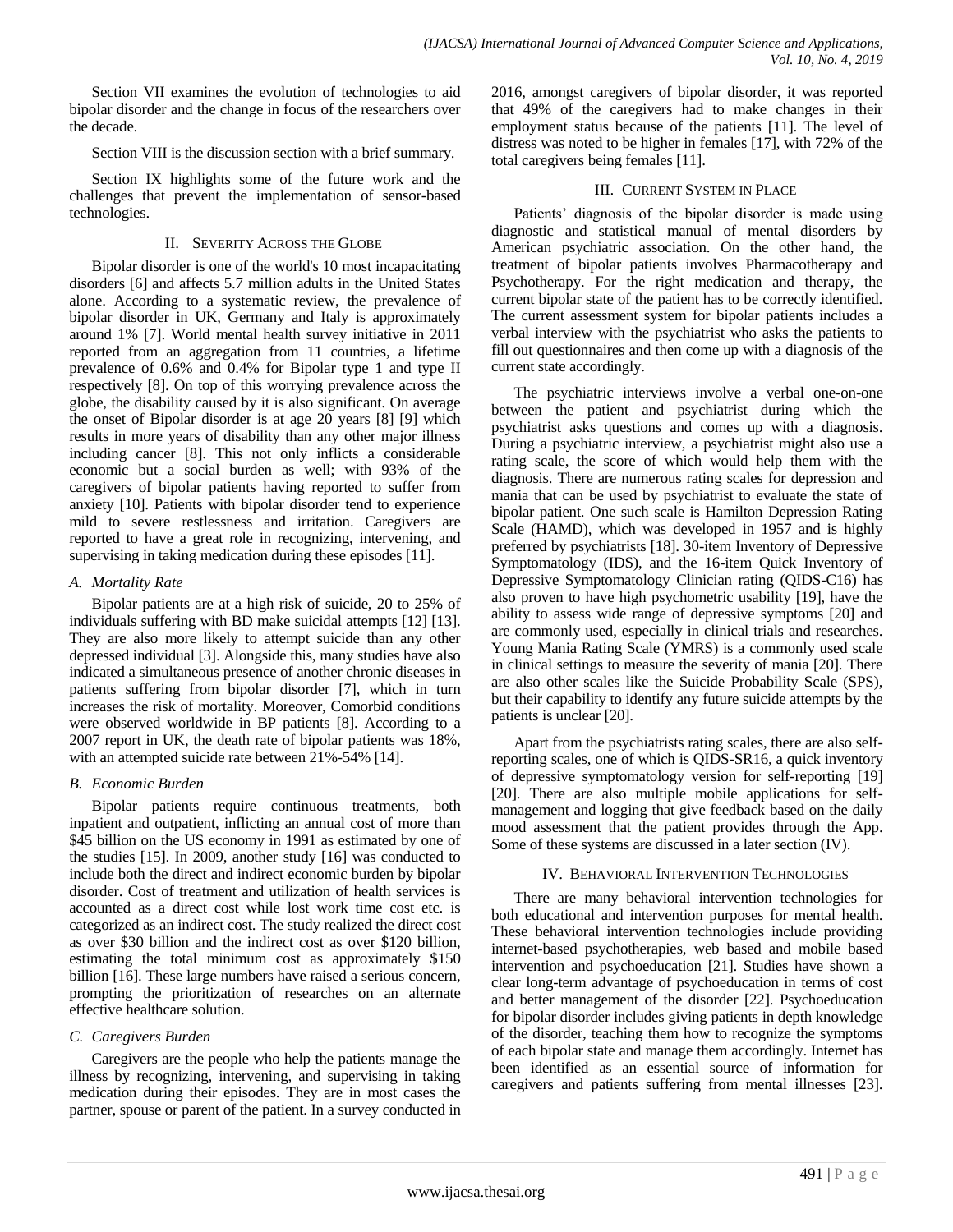Hence the feasibility of such a system can be established for use in mental health care.

Web based intervention and psychoeducation technologies have a capacity to effectively aid bipolar and other mental disorders and improve their quality of life [21] [24] [25] [26]. MoodHwb [25] and Beating Bipolar [27] are some of the example technology. 'Beating bipolar' [27] is one of the webbased interventions for bipolar disorder. It contains educational and intervention content through an online program. Providing psychoeducation has encouraging results for long term management of bipolar disorder [27]. Although these webbased approaches have given promising results, additional research is still needed to establish the aggregate impact of this technology [27].

The prevalence of mobile phones and their constant connectivity with people nowadays has shifted the focus largely towards mobile technologies [21]. Live communication with therapist, reminders, logging self-reporting data are some of the other features on which work has been done previously [21]. eMoods Bipolar Mood Tracker app [28], Intellicare [29], PRISM [30], MMD [31], and MONARCA system [32] are some of the similar mobile based applications for aiding mental illnesses, especially mood disorder. Many studies have suggested that intervention with mobile based technologies can improve medication adherence in patients with serious mood disorder [33].

Personalized Real-Time Intervention for Stabilizing Mood (PRISM) [30] is one example of a mobile intervention system for bipolar disorder. Patients record their mood by responding to a set of questions. Then depending on the symptoms that are indicated by the patient, the app returns a self-management plan. Although interview with a clinician is independent, it helps in self-management of the diseases via psychoeducational intervention. There is clear evidence of the feasibility of using mobile devices, although more research is yet to be done on how effective they are [30].

Another example of such a mobile intervention is Mobile Mood Diary (MMD) [31]. It is inspired by the concept of a paper diary for bipolar patients for record keeping. With a less complex design to ensure adherence, the MMD System was developed as a javaME application which is easily downloadable on mobile phones. On a daily basis, the patients would enter mood, energy and sleep record through a series of step by step entry fields, which are then uploaded on the server. Summary with visualization would also be available for the patients to view. Both the perspectives of end user and the therapists were used to evaluate the usability of the system. A usability study and user trial were carried out to identify issues with the interface and working of the system for improvement. A 2-yearlong clinical evaluation was done using 9 bipolar patients in Ireland and the results of the total usage and adherence (65%) of the system by the patients over these 2 years was quite high, providing us strong evidence that such a mobile system is very engaging and suitable. Additionally, patients who are introvert and reticent about sharing their feelings, felt very comfortable reporting to a device. The 4 main benefits and reasons of using such a system are preference by youth, ease of use, privacy and timeliness [31].

A more advanced and a step ahead of just self- reporting applications is The MONARCA system [32]. Apart from using mobile phone application to record only self-reported mood data, MONARCA system also introduced activity monitoring through sensors in their system to set out early monitoring signs, along with visualization and coaching. The selfassessment consists of sections for Mood measurement, sleep quantity, Activity level and medicine adherence. Activity monitoring is done using phone sensors, such as accelerometer for physical activity and number of phone calls for social activity. Patients can get feedback from the applications though its graph visualization. The trigger feature of the application works using association rule mining. A 14-week feasibility trial was done to analyze the usability, suitability, usefulness and future compatibility of the system. The results of the trial showed that the average adherence to the system by the patients was over 80%. This result plus the usefulness survey conducted in this study holds promises for using such systems to assist and manage bipolar disorder [32].

## V. ONGOING RESEARCHES TO INFER BIPOLAR STATE

Several researches have substantiated the possibility and applicability of systems to use certain biomarkers to identify the bipolar state in order to fill the gap caused by subjective data and delayed diagnosis. Some of the literatures on social interaction and physical motion like Heart rate variability, Electrodermal activity and sleep pattern for objective identification of bipolar states are discussed in the four subsections below.

# *A. Social Interaction and Physical Motion*

Symptoms of Bipolar disorder are mainly indicated through the change in a patient"s behavior [34]. The key point that a psychiatrist uses to assess a patient's state is their behavior which includes their physical activity and their social interaction; but all of that is based on the patient self-reporting, which is highly subjective. This is where the use of mobile devices and sensors can be very advantageous [34].

In one such study [35], the researchers devised a smartphone-based system to recognize the state and the subsequent change of states in a bipolar patient. Visiting a doctor late not only has financial consequences but also has a deleterious impact on the health of the patient. Keeping that in mind, this study introduces a system that collects social interaction, physical motion and travel pattern data of the patients from sensors to drive a forecast system to predict the state of the patient. The study involved patients of age 18 to 65+ who were diagnosed with ICD10 classification. They applied linear discriminant analysis to identify the three states (classes) namely, depressive, normal and manic. Moreover, after collecting phone call data, sound, acceleration data and location data, the datasets were split into training and test data. Using Weka, they performed Bayes Classification model separately on data from each sensor. The forecasting process involves calculating the distances from the initial state to the newly predicted state by each classifier, weighting each distance based on the number of available training points and finally calculating the centroid. The centroid delineates the predicted state of the patient. With the fusion of all the modalities, phone, sound, acceleration and location, the study resulted in an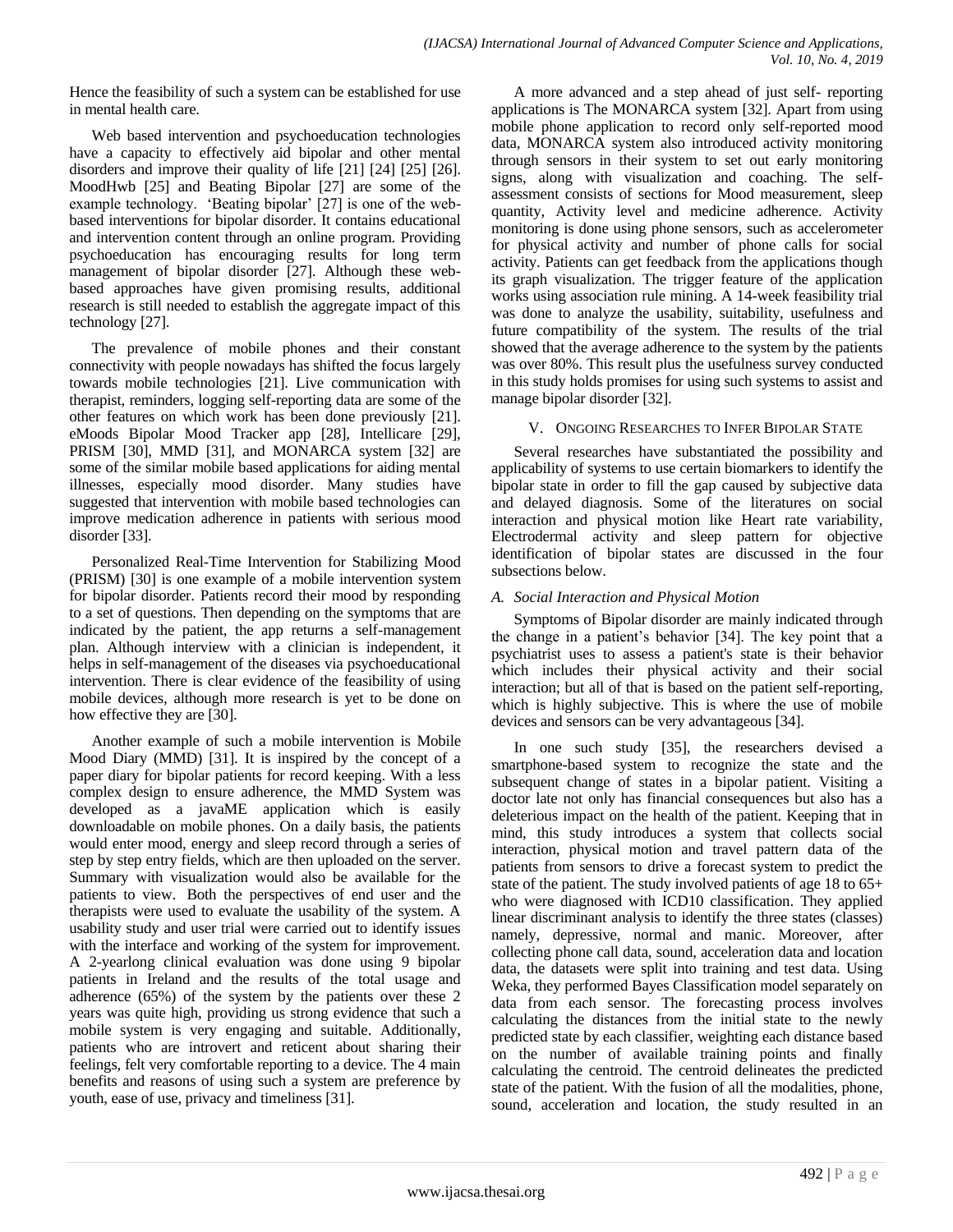average accuracy of 76 percent in state recognition [35]. The results though not being very high, still highlight a fine pattern between the attributes and the state change.

Acoustic voice analysis has also been something that has been greatly researched on for detecting mental disorder [58]. Some studies are also focused on analyzing voice to measure depression and mania in bipolar patients [36] [58]. In a 12 Week MONARCA study, text message, phone call and mobility data were collected from the smartphones of 28 participants. Voice features were obtained from the phone call data and Hamilton Depression Rating Scale (HAMD) and Young Mania Rating Scale (YMRS) were used to assess the patient"s state. The average accuracy of classifying bipolar state using the voice feature was between 61%-74%, further indicating promising results for real-time objective data collection to aid bipolar patients [36]. In acoustic voice analysis, the actual content, the words or the language is unidentifiable and not important. Hence, there are less privacy and ethical issues with using this feature.

#### *B. Electrodermal Activity*

Electrodermal Activity (EDA) readings can be used to trace the emotional and cognitive state change and fluctuation. EDA has been shown to change along with the pathological mood states [37], hence proven to be a biomarker that can be used to track and predict Bipolar states.

In a Book published in 2016, "Advances in Electrodermal Activity Processing with Applications for Mental Health" [37], chapter 5 outlines experiments carried out on bipolar patients to specify how EDA changes with each mood state in order to prove EDA as a reliable biomarker to recognize bipolar state. 10 bipolar patients were recruited for an emotional elicitation protocol which involved a slideshow of emotionally negative evocative pictures from IAPS and some pictures from TAT [37]. International Affective Picture System (IAPS) is a database of pictures, developed by the Center for the Study of Emotion and Attention (CSEA) at the University of Florida, to evoke different emotions [38]. Thematic Apperception Test (TAT) is a set of ambiguous pictures and the participants are asked to tell a story about each picture and their response indicates certain psychometric characteristics because it evokes the subconscious of the participants [38].

Before each round of the experiment, a psychiatrist interviews the patient and assigns him/her a mood label. During the experiment, the patient"s EDA signals were collected using BIOPAC MP150. After decomposition of EDA signal into phasic and tonic components, different features such as mean, maximum and standard deviation of phasic and tonic were extracted for analysis. EDA data collected from each round has a mood label associated with it for supervised learning. Afterwards, a K-Nearest Neighbor (k-NN) classification model was developed based on the data to identify different states. The results of the classification had an accuracy of over 80%. Further statistical analysis on the data gave evidence of how sympathetic activity decreases in a depressed patient represented by low EDA, and how phasic attributes are affected by mood change. A group of healthy participants were also examined as a control, confirming that analysis of

Electrodermal activity is feasible for identifying pathological mood in bipolar patients or other mental illnesses [37].

The Electrodermal activity signals that are received from the sensor have to go through a deconvolution process before features can be extracted for classification and prediction. Another preliminary study [39] as part of the PSYCHE project shows the correlation between Electrodermal activity and bipolar states, and also discusses the deconvolution analysis process.

Electrodermal activity signal has two components, tonic and phasic. Tonic is the skin conductance level and is the slow component while phasic is the skin conductance response and is the fast component [39]. Due to short intervals of the phasic component, there is overlapping of consecutive physic. So in order to ensure proper decomposition of EDA signal into their respective components, a deconvolution process has been proposed [40]. Since the introduction of this process by Benedek, this process has been applied by many researches that involved EDA analysis. In this technique, Skin conductance (SC) is established as the convolved signal of sudomotor nerve activity (SMNA) and the impulse response (refer to equation 1 below).

$$
SC = SMNA * IRF
$$
 (1)

The bi-exponential Impulse Response Function (IRF) is shown in equation 2 below:

$$
IRF(t) = \left(e^{\frac{-t}{T_1}} - e^{\frac{-t}{T_2}}\right) \cdot u(t) \tag{2}
$$

Sudomotor nerve activity (SMNA) is basically the driver tonic plus driver physic. Therefore, deconvolution of the EDA signal with the bi-exponential Impulse Response Function (IRF) is done to get sudo motor nerve activity (SMNA) signal, and decomposition of which gives us the tonic and phasic as a separate entity (refer to Fig. 1).



Fig. 1. Decomposition of Electrodermal Activity Signal.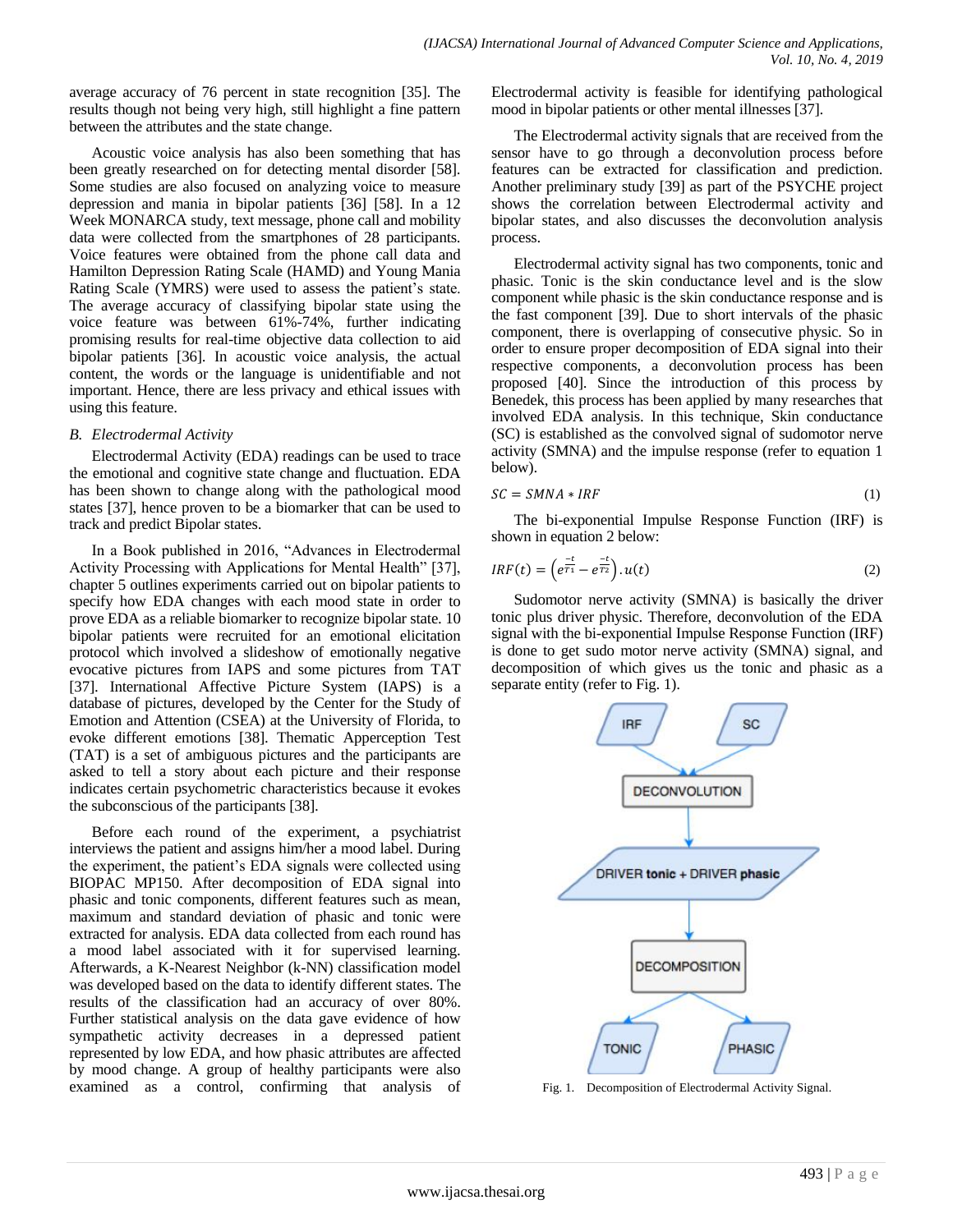It has been established that EDA collected from palms and feet is more reliable than any other part of the body [41] [42]. Taking this fact into account, the MONARCA project also introduced a smart sock that depicts an actual sock both in appearance and in comfort, and has electrodes embedded in it to measure Electrodermal activity. The project used the smart sock in a feasibility study involving healthy participants [42]. Further research on this textile involving Bipolar patients is underway.

## *C. Heart Rate Variability*

Another physiological biomarker for identifying mood state and predicting mood change is heart rate variability. The mood changes in patients suffering from bipolar disorder are associated with dysregulation of the autonomic nervous system and analysis of the heart rate variability can give us a better understanding of it [43] [44]. Heart rate variability is a measure of the regularity of the heart rate and has been manifested to be a promising and suitable indicator to gauge the response of the autonomic nervous system.

A 14-week long research study [5] was carried out in the University hospital of Strasbourg and Geneva on 14 bipolar patients. Through the PSYCHE platform, using a sensorized tshirt with ECG electrodes embedded in it, the researchers collected HRV data from the patients. Each patient was given different psychotropic medications which included mood stabilizers, antipsychotics, benzodiazepine-like and antidepressants. Psychiatrist interviews were done, and each patient's mood state was identified before each acquisition.

After the preprocessing of the ECG data, time domain, frequency domain, and non-linear features were extracted. Nonlinear HRV features that were evaluated included sample entropy, approximate entropy, Poincare, and Detrended Fluctuation Analysis (DFA). After feature extraction, a  $N \times M$ matrix of the features against the number of acquisitions were obtained. In order to reduce the dimensionality of the data, principal component analysis was applied. Because mood change in bipolar patients is dependent on the current mood (markov chain) [45], the current mood of the patient was also included as one of the features. The learning algorithm used was support vector machine (SVM) and it was trained and tested on the data of each participant individually, achieving an average prediction accuracy of 69%. It was also observed that non-linear features, Poincare SD1 and SD2, showed a more notable change with mood. Although the prediction accuracy of the system is not very high, it affirms the use of Heart rate variability as a biomarker for mood changes in patients suffering from bipolar disorder or other mood disorders.

Most of the researches are focused to a greater extent on identifying bipolar depression; however one study [46] specifically analyzes the HRV time, frequency and non-linear features in manic bipolar patients. 23 manic bipolar patients were examined, and their manic symptoms were evaluated using Young Mania Rating Scale (YMRS). The results of the study concluded an inverse relationship between HRV and the score from YMRS; meaning the more severe the mania, the lower the HRV. Nonlinear HRV features include complexity measure of the heart rate such as entropy and Correlation Dimension which was also shown to decrease in manic patients in the study [46].

## *D. Sleep Pattern*

Along with heart rate variability, it has also been made evident that analysis of sleep cycle can help identify depressive state in bipolar patients [47]. In one of the European research studies [47], a sensor-based T-shirt was used to measure Electrocardiography signals (ECG) and body motion from 15 bipolar patients during night time. The study only focuses on predicting depressive state of the bipolar patient. Before every data acquisition the psychiatrist would assess the actual current state of the patient.

Using the collected data, the heart rate variability (HRV) and sleep stages were estimated for analyzing and predicting depressive episodes in Bipolar patients. The standard Time, frequency and non-linear features of HRV are all considered for analysis. As for sleep, the researchers used an already trained supervised Artificial Neural Network model for predicting the sleep stage (Wake, NREM, REM) when HRV and body activity data were provided to it. The following sleep related features were extracted for analysis in this study:

- *1)* time spent in bed
- *2)* sleep latency
- *3)* total time spent in bed but not asleep
- *4)* total sleeping time
- *5)* sleep efficiency. sleeping time/ total time in bed.

It was observed that total sleep time and sleep efficiency differ appreciably in depressive and non-depressive state of the patients. In summary, the results of the study showed that a depressed state in a bipolar patient is characterized by a decreased HRV and increased sleep time and sleep efficiency [47]. The paper also asserts the possibility of using a homebased monitoring system for patients suffering from psychiatric disorders [47].

Disturbed sleep is a very common symptom of depression as proven by many studies [48] and hence it is a viable biomarker. While many studies have reported insomnia (loss of sleep) as being a symptom of mania [49] and hypersomnia as a symptom of a depressive state [48], one study has also highlighted that hypersomnia is an indication of relapse to mania in bipolar patients [50]. While the work on predictive systems using sleep cycle analysis has shown some hopeful results, research in this area still has a long way to go.

#### VI. TWO MAJOR EUROPEAN PROJECTS

## *A. MONARCA Project*

MONARCA stands for MONitoring, treAtment and pRediCtion of bipolAr Disorder. It is a big European project which is collaborating with University of Copenhagen on researches and trials towards cellphone based monitoring and predictive system for bipolar disorder using multiple parameters. A MONARCA system constitutes of a study as part of the project that developed a cell phone based self-reporting and monitoring application for bipolar patients to detect early warning signs and to give feedback [32], as discussed in section IV previously. The study conducted a trial to establish the usefulness of mobile phone-based system and the adherence of the patients towards such a system. Furthermore, it also monitored physical activity using accelerometer sensor in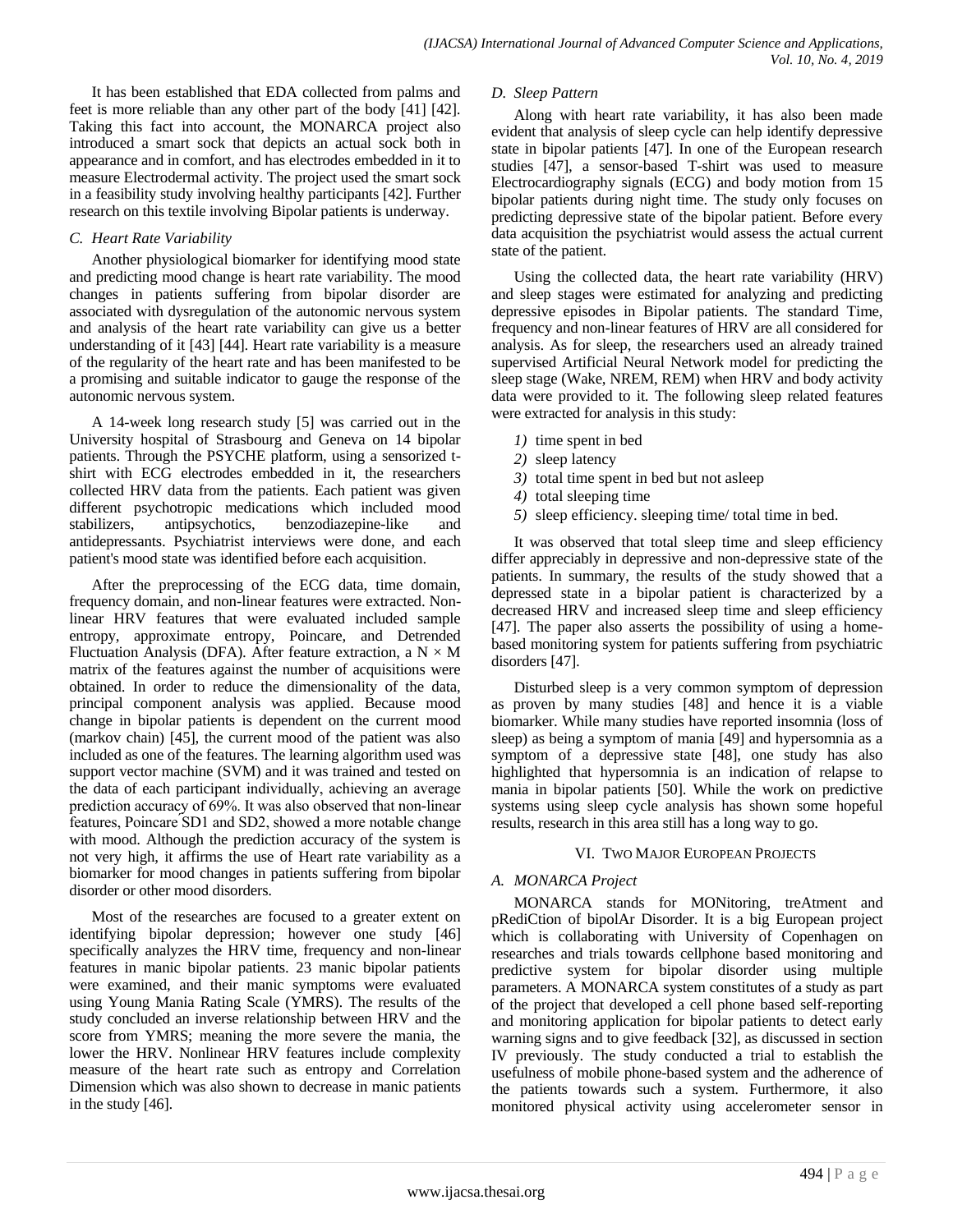mobile phone and social interactions by keeping track of the phone calls and messages. The project later also introduced some wearable sensors for motion and stress [41].

Literature [41] mentions a MONARCA wearable system constituting of a mobile phone device, a motion sensor to be worn on the wrist, and Electrodermal activity sensors embedded in a sock. Both the sensors were connected via Bluetooth to the mobile device to transfer data using social, physical and stress as three parameters. The system is set up to give early warning signs by comparing each parameter with the established baseline reading [41]. One aspect of this project involves using Electrodermal activity as discussed in section V.

## *B. PSYCHE System*

PSYCHE [51] stands for "Personalized monitoring Systems for Care in mental Health". It is a huge European project that aims towards portable sensor-based monitoring systems for bipolar patients using more than one parameter which is a shift of focus from current researches. The project model aims towards a portable, cost-effective, multi-parametric, and closed looped system with constant monitoring, feedback and alerts to the caregivers in case of emergency.

The project focuses on analyzing the following parameters from bipolar disorder patients:

- *1)* heart rate variability
- *2)* respiratory rate
- *3)* activity and movement
- *4)* voice analysis
- *5)* social interaction
- *6)* galvanic skin response
- *7)* sleep cycle and pattern
- *8)* Electrodermal activity
- *9)* circadian rhythms

The primary focus is to confirm the hypothesis of the correlation between physiological changes and bipolar state, to identify the relevant parameters, use data mining to recognize pattern and develop algorithms and supporting tools for early identification. For data acquisition, the studies involved working with bipolar patients to collect data and evaluate their actual mood, which is done clinically using interviews and YMRS (Young mania rating scale) and QIDS-C16 (quick inventory of depressive symptomatology clinician rating) rating scales for assessing mood.

The development phase includes design and development of a comfortable and appealing garment with sensors imbedded in it, and a user interface for clinical professionals and patients [51]. Designing a user interface for bipolar patients is a challenging work that requires consideration of the patient"s interaction in both depressive and manic state. The PSYCHE study has been able to establish the relation between the autonomic nervous system parameters and the bipolar disorder, and the patient's compliance to such a system.

#### VII.EVOLUTION

Management of the disorder by the bipolar patient mainly involves keeping record and self-recognizing symptoms to know exactly when they should get clinical help. There have been many researches and developments on web based and mobile based intervention technologies to help the patients better manage the disorder. Their effectiveness depends on the patient"s choice and determination of the usage of the system. Initially these researches focused on providing training and education to the patients, self-assessment scales, and some had online psychotherapy features as well. With the prevalence of mobile phones, record keeping, and tracking applications were introduced. The inbuilt mobile sensors, such as accelerometer, were then also utilized by researchers to collect physical activity data to provide feedback.

Current system to manage, assess and correctly diagnose the bipolar state of the patient entirely depended upon self-reported data and verbal interviews by the psychiatrists. These systems' reliance on subjective data and dependence upon if and when the patient would actually visit the clinician, is a prevalent research focus in sensor based objective data acquisition. The therapeutic effect of medications and therapies is most effective when given at early stages of depression or manic episodes [35]. Hence, majority of the researches in this 21st century is focused on prediction of the bipolar state using non-invasive sensor based objective data collection. Refer to Fig. 2 for the overview of the evolution based upon the literature discussed in this paper.

Researches on sensor based objective inference are underway but the accuracy isn't high enough so that it can be deployed to clinics. Current assessment of the bipolar state of the patient for appropriate treatment still lacks objectivity. Apart from using sensors in clinical settings, technology is headed towards using wearable sensors along with smartphones for constant connectivity and a more patient centered system.



Fig. 2. Evolution of Technologies for Bipolar Patients.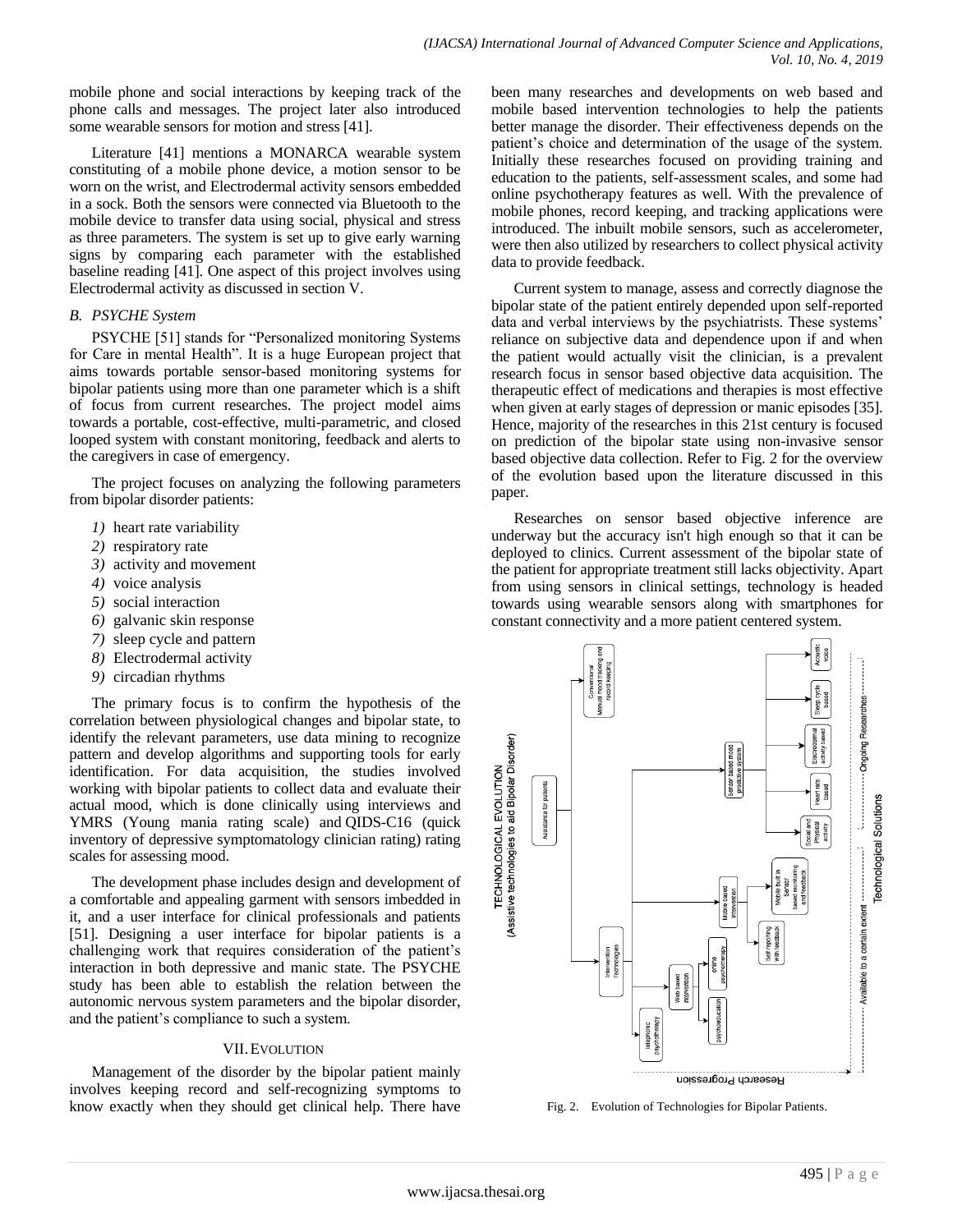| <b>Study</b> | <b>Publishing year</b> | <b>Technology</b>                                                                             | <b>Objective</b>                                      | <b>Parameters</b>                                          | <b>Findings</b>                                                                                                                     |
|--------------|------------------------|-----------------------------------------------------------------------------------------------|-------------------------------------------------------|------------------------------------------------------------|-------------------------------------------------------------------------------------------------------------------------------------|
| $[27]$       | 2011                   | Web-based                                                                                     | Intervention and education                            |                                                            | Psychoeducation is good<br>for long term management                                                                                 |
| [30]         | 2010                   | Mobile Application                                                                            | Intervention, Self-<br>management and education       | Self-reported mood                                         | feasibility of using mobile<br>devices                                                                                              |
| $[31]$       | 2011                   | Mobile Application                                                                            | Record keeping, summary<br>and visualization          | Self-reported mood,<br>energy and sleep                    | Adherence of 65%.<br>engaging and suitable<br>especially for introverts.                                                            |
| $[32]$       | 2013                   | Mobile Application                                                                            | Early warning sign,<br>Feedback and visualization     | Self-reporting,<br>accelerometer, number of<br>phone calls | Average Adherence of<br>80% by bipolar patients.                                                                                    |
| $[35]$       | 2015                   | Smartphone based<br>system                                                                    | <b>Bipolar State prediction</b>                       | phone call data<br>sound<br>acceleration<br>location data  | average accuracy of 76<br>percent in state recognition                                                                              |
| $[37]$       | 2016                   | Sensor based<br>(BIOPAC MP150.)                                                               | Identify bipolar state                                | phasic and tonic<br>components of the EDA signal           | classification had an<br>accuracy of over 80%.                                                                                      |
| $[42]$       | 2011                   | <b>Smart Textile</b>                                                                          | Feasibility study                                     | <b>EDA</b>                                                 | Feasible. Yet to be tested<br>on bipolar patients                                                                                   |
| [5]          | 2016                   | sensorized t-shirt with<br><b>ECG</b> electrodes                                              | Bipolar state prediction                              | Nonlinear HRV features                                     | average prediction<br>accuracy of 69%                                                                                               |
| $[46]$       | 2010                   | <b>Sensor Based</b><br>(LifeShirt)                                                            | Correlation between HRV<br>and bipolar Manic state    | HRV time, frequency and<br>non-linear features             | HRV was shown to<br>decrease in manic patients in<br>the study                                                                      |
| $[47]$       | 2015                   | sensor-based T-shirt                                                                          | predicting depressive state<br>of the bipolar patient | <b>Sleep Features</b><br><b>HRV</b> features               | depressed state in a<br>bipolar patient is characterized<br>by a decreased HRV, and<br>increased sleep time and sleep<br>efficiency |
| [41] [58]    | 2011-2015              | mobile phone device,<br>a motion sensor. HRV<br>sensor, and Electrodermal<br>activity sensors | early warning signs                                   | social, physical and EDA<br>data (for stress)              | Feasibility assed and<br>under develop                                                                                              |
| [36]         | 2016                   | Smart phones                                                                                  | Identify bipolar state                                | Voice features                                             | average accuracy of 61-74<br>percent in state recognition                                                                           |

| TABLE II. | SUMMARY OF THE LITERATURES DISCUSSED IN THIS PAPER |  |
|-----------|----------------------------------------------------|--|
|           |                                                    |  |

#### VIII. DISCUSSION

As discussed in the paper, up until now the diagnosis is entirely based on the feedback of the patient and the psychiatrist"s understanding of it, both of which are subjective [55] [56]. Apart from the verbal, interview psychiatrist also makes use of the rating scales to gauge the bipolar state of the patients. These rating scales have also evolved overtime with the introduction of new and improved scales. However, according to a national survey in United Kingdom in 2002 [52], a study in 2006 [53] and another one in Korea in 2010 [18], it appears that more than half of the psychiatrists do not prefer using any scale of measure to assess the patients and their diagnosis is entirely based upon their understanding of what the patient reports (Fig. 3).

Moreover, for self-management, patients who adapt to new technologies have mobile and web intervention applications to benefit from. Self-management in general consists of: getting the right education for the illness, avoiding stress, finding relaxing activities, support groups, right sleep and diet, and tracking mood and symptoms [3]. If patients are able to identify the early warning signs, it can lead to less frequent relapses. However, recognition of early warning signs by the patients has been scarcely reported [57]. Therefore, some of these applications aim at educating the patients to identify the early warning signs of relapses themselves. Adherence to such mobile applications by the patients has been established by many studies as discussed in Section IV.



Fig. 3. Innovators and Laggards in Clinical Practice.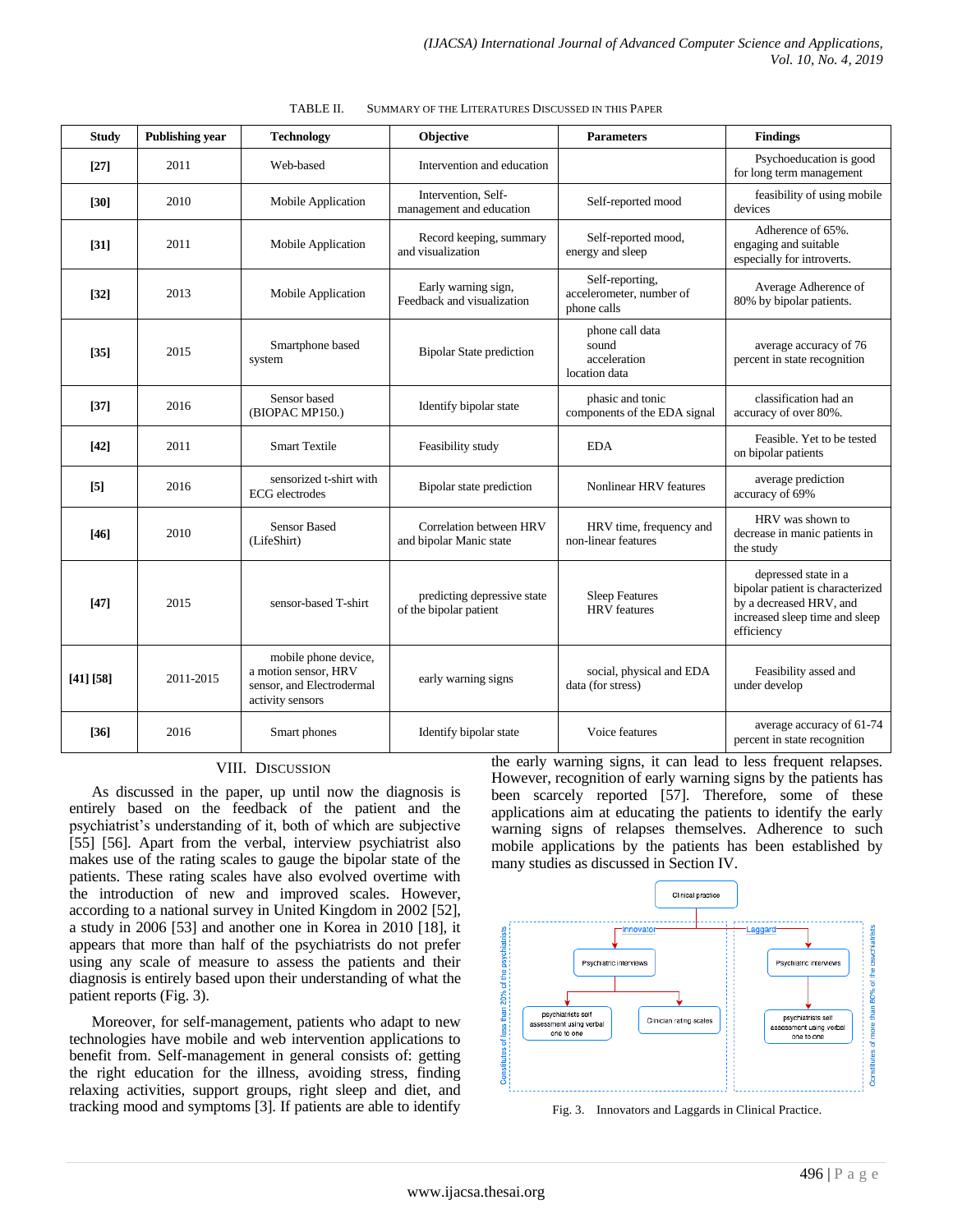With the advancement of technologies, focus of researchers has been largely shifted towards objective monitoring and prediction of the bipolar state. Fig. 3 shows the evolution of these technologies that aid bipolar disorder and help patients self-manage the disorder. HRV, EDA, sleep, activity and acoustic voice are some of the biomarkers on which researches have been done and has shown promising results. Using a combination of these biomarkers to diversify and aim for a better accuracy for prediction is also an approach taken by some researchers [36] [59]. Along with the advancement of sensorbased predictive models as discussed in this paper, there has also been a progression towards smart textile. Smart textile is a technology in which the sensors are embedded into the garments and studies have shown that it increases user compliance, especially for mental health patients. It is also better if the sensors are as unnoticeable and unfelt as possible [41]. The sensor T-shirt by the PSYCHE project and the smart sock by the MONARCA project discussed earlier, are two of the examples of smart textile.

Though there are numerous researches on assistive and predictive technologies for bipolar disorder and they have evolved substantially over time with advancement of mobile, wireless and sensor technologies (Fig. 3), there are many challenges before such systems can be deployed and made available for patients and clinics to use. One major gap in the current research is that most of them focus on depressive state, but research on prediction and identification of manic is neglected. The reason for this gap can be the fact that manic state is very difficult to identify and often goes undiagnosed [46].

Table I gives a brief overview of the studies discussed in this literature. With the seriousness of the disorder across the globe and a dire need of a system to objectively identify a patient"s bipolar state, researches are demonstrating promising results that can potentially address current gap between the diagnosis and treatment.

#### IX. FUTURE WORK

The main focus of research in the current decade is towards personalized monitoring systems as discussed in the previous sections. Such systems come under the category of Body Area Network (BAN), as it consists of sensors signaling physiological data from the patient [54]. An amalgamation of such a network with a smart mobile phone is the next generation of healthcare applications. Although with innumerable technological advances, there are still many challenges to tackle before such systems can be deployed and practically made available.

The first and the foremost challenge is to attain power efficiency. Devices in the system should consume less power so that battery recharging is as less often as possible. Wireless communication, such as Bluetooth, consumes a lot of power and hence low power operation is the biggest challenge [54] that needs to be addressed before a system can be deployed and made available for users. Future work and progress in the research on size reduction of the devices, security and privacy will enhance the feasibility and applicability of similar aforementioned systems [54] [41]. Along with technical challenges, there are also ethical and clinical dilemmas of using mobile devices that are related to data confidentiality and network security that would need to be addressed [30].

#### **REFERENCES**

- [1] Psychiatric Association. Diagnostic and statistical manual of mental disorders, 5th ed. (DSM-5). Washington, DC: American Psychiatric Publishing; 2013.
- [2] B. Krans. Diagnosis guideline Kernel Description. url: [https://www.healthline](https://www.healthline/).com/health/bipolar-disorder/bipolar-diagnosisguide#mental-health-evaluation.
- [3] Patel, Dipal, Kamal Singh Rathore, and Twinkal Patel. "BIPOLAR DISORDER–AN OVERVIEW."
- [4] Joyce, Peter R. 2008. "Classification of Mood Disorders in DSM-V and DSM-VI." Australian & New Zealand Journal of Psychiatry 42 (10): 851–62. doi:10.1080/00048670802363667
- [5] G. Valenza et al., "Predicting Mood Changes in Bipolar Disorder Through Heartbeat Nonlinear Dynamics," in IEEE Journal of Biomedical and Health Informatics, vol. 20, no. 4, pp. 1034-1043, July 2016. doi: 10.1109/JBHI.2016.2554546
- [6] Kupfer DJ. The Increasing Medical Burden in Bipolar Disorder. JAMA. 2005;293(20):2528–2530. doi:10.1001/jama.293.20.2528
- [7] Fajutrao L, Locklear J, Priaulx J, Heyes A. A systematic review of the evidence of the burden of bipolar disorder in Europe. Clin Pract Epidemiol Ment Health. 2009;5:3.
- Merikangas KR, Jin R, He J, et al. Prevalence and Correlates of Bipolar Spectrum Disorder in the World Mental Health Survey Initiative. Arch Gen Psychiatry. 2011;68(3):241–251. doi:10.1001/ archgenpsychiatry .2011.12
- [9] Fuentes, Ileana, Alfredo Rizo-Méndez, and Adolfo Jarne-Esparcia. "Low compliance to pharmacological treatment is linked to cognitive impairment in euthymic phase of bipolar disorder." Journal of affective disorders 195 (2016): 215-220.
- [10] Baldassano, Claudia. "Reducing the burden of bipolar disorder for patient and caregiver." Medscape Psychiatry & Mental Health 9.2 (2004): 38-45.
- [11] Blanthorn-Hazell, Sophee, Alfredo Gracia, Jenna Roberts, Anca Boldeanu, and Davneet Judge. "A survey of caregiver burden in those providing informal care for patients with schizophrenia or bipolar disorder with agitation: results from a European study." Annals of general psychiatry 17, no. 1 (2018): 8.
- [12] Merikangas KR, Jin R, He J, Kessler RC, Lee S, Sampson NA, Viana MC, Andrade LH, Hu C, Karam EG, Ladea M, Medina-Mora ME, Ono Y, Posada-Villa J, Sagar R, Wells JE, Zarkov Z. Prevalence and Correlates of Bipolar Spectrum Disorder in the World Mental Health Survey Initiative. Arch Gen Psychiatry. 2011;68(3):241–251. doi:10.1001/archgenpsychiatry.2011.12
- [13] Novick DM, Swartz HA, Frank E. Suicide attempts in bipolar I and bipolar II disorder: a review and meta‐analysis of the evidence. Bipolar Disord 2010; 12: 1–9.
- [14] Dutta R, Boydell J, Kennedy N, Van Os J, Fearon P, Murray RM: Suicide and other causes of mortality in bipolar disorder: a lon- gitudinal study. Psychol Med 2007, 37(6):839-847.
- [15] Kleinman, L.S., Lowin, A., Flood, E. et al. Pharmacoeconomics (2003). "Costs of Bipolar Disorder" 21: 601. [https://doi.org/10.2165/00019053-](https://doi.org/10.2165/00019053-200321090-00001) [200321090-00001](https://doi.org/10.2165/00019053-200321090-00001)
- [16] Steven C. Dilsaver, An estimate of the minimum economic burden of bipolar I and II disorders in the United States: 2009, In Journal of Affective Disorders, Volume 129, Issues 1–3, 2011, Pages 79-83, ISSN 0165-0327, <https://doi.org/10.1016/j.jad.2010.08.030>.
- [17] Hirst M. Carer distress: a prospective, population-based study. Soc Sci Med. 2005;61(3):697–708.
- [18] Lee E. J., Kim J. B., Shin I. H., et al. Current use of depression rating scales in mental health setting. Psychiatry Investigation. 2010;7(3):170– 176. doi: 10.4306/pi.2010.7.3.170
- [19] A.John Rush, Madhukar H Trivedi, Hicham M Ibrahim, Thomas J Carmody, Bruce Arnow, Daniel N Klein, John C Markowitz, Philip T Ninan, Susan Kornstein, Rachel Manber, Michael E Thase, James H Kocsis, Martin B Keller, The 16-Item quick inventory of depressive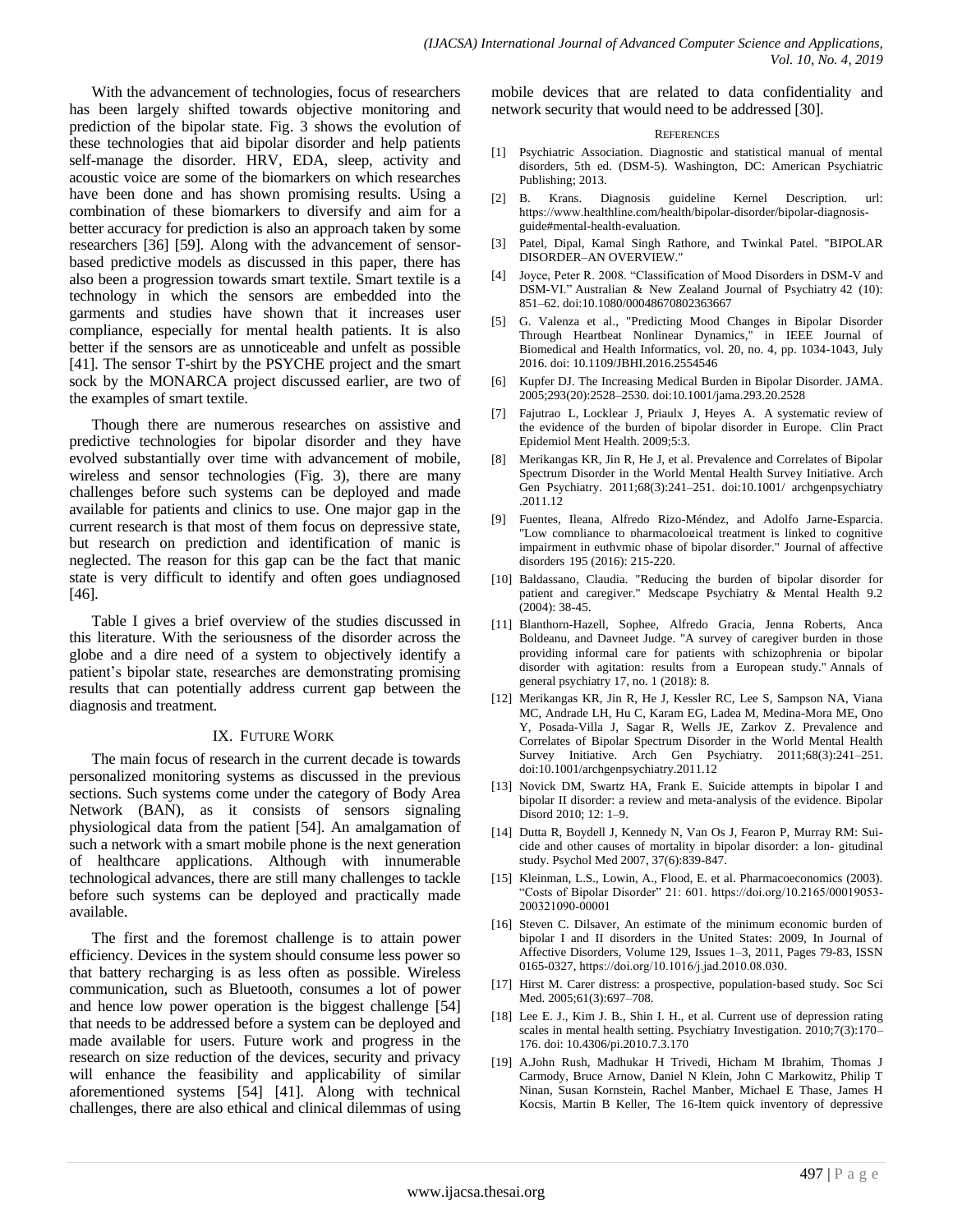symptomatology (QIDS), clinician rating (QIDS-C), and self-report (QIDS-SR): a psychometric evaluation in patients with chronic major depression, Biological Psychiatry, Volume 54, Issue 5, 2003, Pages 573- 583, ISSN 0006-3223.

- [20] Lam, Raymond W., Erin E. Michalak, and Richard P. Swinson. Assessment scales in depression, mania and anxiety. London: Taylor & Francis, 2005.
- [21] David C. Mohr, Michelle Nicole Burns, Stephen M. Schueller, Gregory Clarke, Michael Klinkman, Behavioral Intervention Technologies: Evidence review and recommendations for future research in mental health, General Hospital Psychiatry, Volume 35, Issue 4, 2013, Pages 332-338, ISSN 0163-8343, https://doi.org/10.1016/j.genhosppsych. 2013.03.008.
- [22] JScottatall,"Long-term mental health resource utilization and cost of care following group psychoeducation or unstructured group support for bipolar disorders: a cost-benefit analysis", J Clin Psychiatry, 2009, Mar 10.
- [23] Meyer, Thomas D., Rebecca Casarez, Satyajit S. Mohite, Nikki La Rosa, and M. Sriram Iyengar. "Novel technology as platform for interventions for caregivers and individuals with severe mental health illnesses: A systematic review." Journal of Affective Disorders 226 (2018): 169-177.
- [24] Murray, Greg, Nuwan D. Leitan, Michael Berk, Neil Thomas, E. Michalak, Lesley Berk, Sheri L. Johnson et al. "Online mindfulnessbased intervention for late-stage bipolar disorder: pilot evidence for feasibility and effectiveness." Journal of Affective Disorders 178 (2015): 46-51.
- [25] Jones, Rhys Bevan, Anita Thapar, Frances Rice, Harriet Beeching, Rachel Cichosz, Becky Mars, Daniel J. Smith et al. "A Web-Based Psychoeducational Intervention for Adolescent Depression: Design and Development of MoodHwb." JMIR mental health 5, no. 1 (2018).
- [26] Colom, Francesc. "Keeping therapies simple: psychoeducation in the prevention of relapse in affective disorders." The British Journal of Psychiatry 198, no. 5 (2011): 338-340.
- [27] D.J. Smith, et al.Beating bipolar: exploratory trial of a novel Internetbased psychoeducational treatment for bipolar disorder. Bipolar Disord, 13 (5–6) (2011), pp. 571-577
- [28] G. Technologies. (2013). Emoods bipolar mood tracker (version 1.0) [mobile software application]. [Online]. Available: https://play. google.com/store/apps
- [29] Mohr DC, Noth Tomasino K, Lattie EG, Palac HL, Kwasny MJ, Weingardt K, Karr CJ, Kaiser SM, Rossom RC, Bardsley LR, Caccamo L, Stiles-Shields C, Schueller SM. IntelliCare: An Eclectic, Skills-Based App Suite for the Treatment of Depression and Anxiety. J Med Internet Res 2017;19(1):e10
- [30] C.A. Depp, et al. Mobile interventions for severe mental illness: design and preliminary data from three approaches. J Nerv Ment Dis, 198 (10) (2010), pp. 715-721
- [31] M. Matthews and G. Doherty. "In the Mood: Engaging Teenagers in Psychotherapy Using Mobile Phones". In: Proceedings of the SIGCHI Conference on Human Factors in Computing Systems. CHI "11. Vancouver, BC, Canada: ACM, 2011, pp. 2947–2956. isbn: 978-1- 4503-0228-9. doi: 10.1145/1978942. 1979379. (cit. on p. 11).
- [32] J. E. Bardram, M. Frost, K. Sz<sup>'</sup>ant<sup>'</sup>o, M. Faurholt-Jepsen, M. Vinberg, and L. V. Kessing. "Designing Mobile Health Technology for Bipolar Disorder: A Field Trial of the Monarca System". In: Proceedings of the SIGCHI Conference on Human Factors in Computing Systems. CHI '13. Paris, France: ACM, 2013, pp. 2627-2636. isbn: 978-1-4503-1899-0. doi: 10.1145/2470654.2481364. url: <http://doi.acm.org/10.1145/2470654.2481364> (cit. on p. 12).
- [33] Rootes-Murdy, Kelly, Kara L. Glazer, Michael J. Van Wert, Francis M. Mondimore, and Peter P. Zandi. "Mobile technology for medication adherence in people with mood disorders: A systematic review." Journal of Affective Disorders 227 (2018): 613-617.
- [34] Venet Osmani, Alban Maxhuni, Agnes Grünerbl, Paul Lukowicz, Christian Haring, and Oscar Mayora. 2013. Monitoring activity of patients with bipolar disorder using smart phones. In Proceedings of International Conference on Advances in Mobile Computing & Multimedia (MoMM '13). ACM, New York, NY, USA, , Pages 85 , 8 pages. DOI=http://dx.doi.org/10.1145/2536853.2536882.
- [35] A.Grunerbl,A.Muaremi,V.Osmani,G.Bahle,S.Ohler,G.Troster,O. Mayora, C. Haring, and P. Lukowicz. "Smartphone-Based Recognition of States and State Changes in Bipolar Disorder Patients". In: IEEE Journal of Biomedical 15 and Health Informatics 19.1 (Jan. 2015), pp. 140– 148. Issn:2168-2194. doi:10.1109/JBHI.2014.2343154 (cit. on pp. 7, 9, 11).
- [36] Faurholt-Jepsen, Maria, Jonas Busk, Mads Frost, Maj Vinberg, Ellen M. Christensen, Ole Winther, Jakob Eyvind Bardram, and Lars V. Kessing. "Voice analysis as an objective state marker in bipolar disorder." Translational psychiatry 6, no. 7 (2016): e856.
- [37] Alberto Greco, Gaetano Valenza, Enzo Pasquale Scilingo, Alberto Greco, Gaetano Valenza, Enzo Pasquale Scilingo, "Advances in electrodermal activity processing with applications for mental health."
- [38] Lang, P.J., Bradley, M.M., & Cuthbert, B.N. (2008). International affective picture system (IAPS): Affective ratings of pictures and instruction manual. Technical Report A-8. University of Florida, Gainesville, FL.
- [39] A. Greco, A. Lanat`a, G. Valenza, G. Rota, N. Vanello, and E. P. Scilingo. "On the deconvolution analysis of electrodermal activity in bipolar patients". In: 2012 Annual International Conference of the IEEE Engineering in Medicine and Biology Society. Aug. 2012, pp. 6691–6694. doi: 10.1109/EMBC.2012.6347529 (cit. on pp. 3, 4, 6, 8, 9, 11)
- [40] M. Benedek and C. Kaernbach, "Decomposition of skin conductance data by means of nonnegative deconvolution," Psychophysiology, vol. 47, no. 4, pp. 647–658, 2010.
- [41] A. Puiatti, S. Mudda, S. Giordano and O. Mayora, "Smartphone-centred wearable sensors network for monitoring patients with bipolar disorder," 2011 Annual International Conference of the IEEE Engineering in Medicine and Biology Society, Boston, MA, 2011, pp. 3644-3647. doi: 10.1109/IEMBS.2011.6090613
- [42] C. Kappeler-Setz, J. Schumm, M. Kusserow, and B. Arnrich, Towards Long Term Monitoring of Electrodermal Activity in Daily Life, UbiComp 2010, Sep 26 Sep 29, 2010, Copenhagen, Denmark.
- [43] Malik M, Bigger JT, Camm AJ, Kleiger RE, Malliani A, Moss AJ, Schwartz PJ: Heart rate variability: Standards of measurement, physiological interpretation, and clinical use. Eur Heart J 1996, 17:354– 381
- [44] Appelhans, B. M., & Luecken, L. J. (2006). Heart rate variability as an index of regulated emotional responding. Review of General Psychology, 10(3), 229-240.
- [45] G.Valenzaetal.,"Wearable monitoring for mood recognition in bipolar disorder based on history-dependent long-term heart rate variability anal- ysis," IEEE J. Biomed. Health Informat., vol. 18, no. 5, pp. 1625– 1635, Sep. 2014.
- [46] B. L. Henry, A. Minassian, M. P. Paulus, M. A. Geyer, and W. Perry, "Heart rate variability in bipolar mania and schizophrenia," J. Psychiatr. Res., vol. 44, no. 3, pp. 168–176, Feb. 2010.
- [47] M. Migliorini, S. Mariani, G. Bertschy, M. Kosel, and A. M. Bianchi. "Can home-monitoring of sleep predict depressive episodes in bipolar patients?" In: 2015 37th Annual International Conference of the IEEE Engineering in Medicine and Biology Society (EMBC). Aug. 2015, pp. 2215–2218. doi :10.1109/EMBC. 2015.7318831(cit. on p. 10)
- [48] D. Nutt, S. Wilson, and L. Paterson, "Sleep disorders as core symptoms of depression," Dialogues Clin. Neurosci., vol. 10, no. 3, pp. 329–336, Sep. 2008.
- [49] Rate of switch from depression into mania after therapeutic sleep deprivation in bipolar depression. Colombo C, Benedetti F, Barbini B, Campori E, Smeraldi E Psychiatry Res. 1999 Jun 30; 86(3):267-70.
- [50] Kaplan K, McGlinchey EL, Soehner A, et al. Hypersomnia subtypes, sleep and relapse in bipolar disorder. Psychol Med 2014;17:1–13.
- [51] R. Paradiso, A. M. Bianchi, K. Lau and E. P. Scilingo, "PSYCHE: Personalised monitoring systems for care in mental health," 2010 Annual International Conference of the IEEE Engineering in Medicine and Biology, Buenos Aires, 2010, pp. 3602-3605. doi: 10.1109/IEMBS.2010.5627469
- [52] Gilbody SM, House AO, Sheldon TA. Psychiatrists in the UK do not use outcomes measures. National survey. Br J Psychiatry. 2002;180:101– 103.